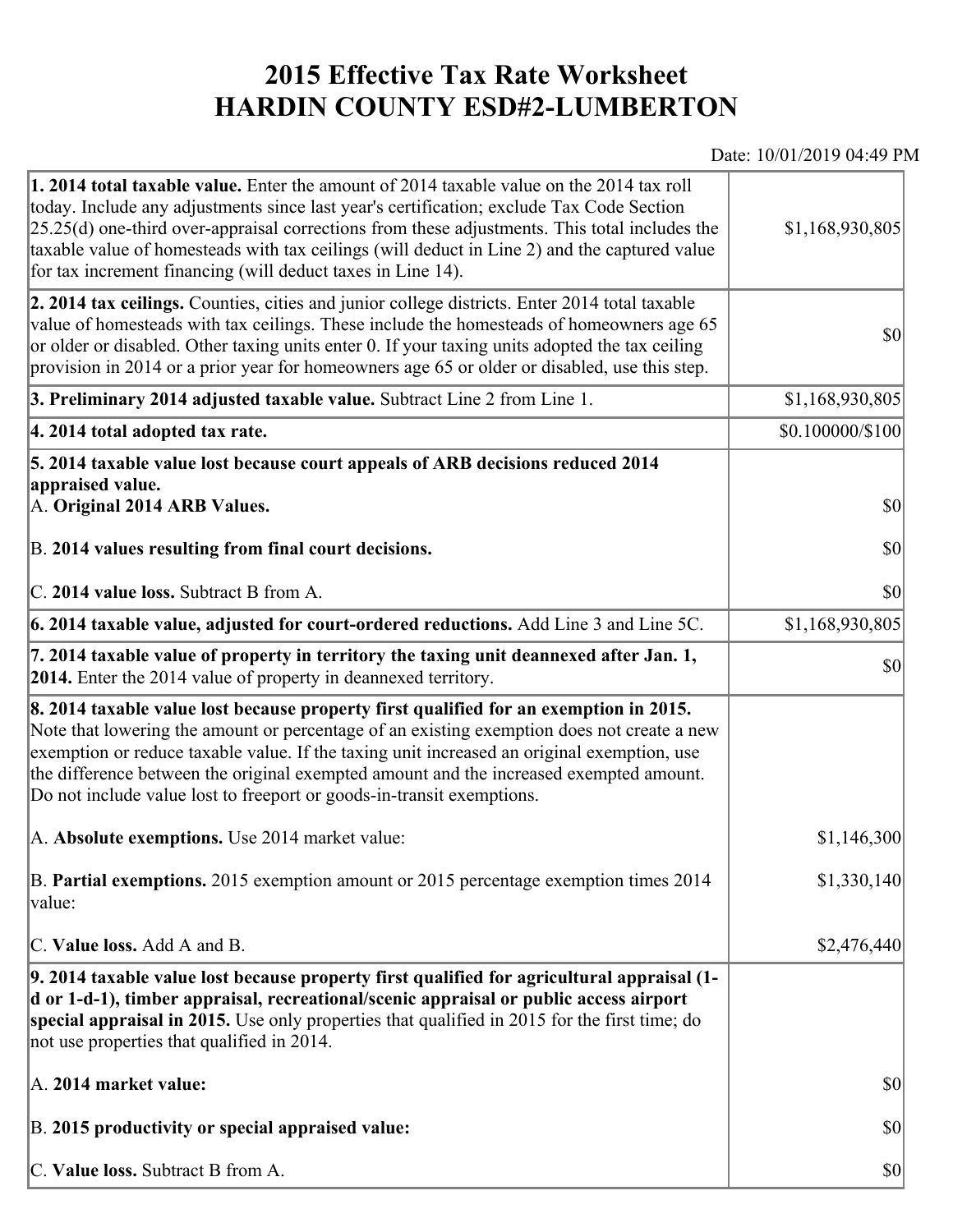| 10. Total adjustments for lost value. Add lines 7, 8C and 9C.                                                                                                                                                                                                                                                                                                                                                                                                                                                                                                                                                                                                                                              | \$2,476,440     |
|------------------------------------------------------------------------------------------------------------------------------------------------------------------------------------------------------------------------------------------------------------------------------------------------------------------------------------------------------------------------------------------------------------------------------------------------------------------------------------------------------------------------------------------------------------------------------------------------------------------------------------------------------------------------------------------------------------|-----------------|
| 11. 2014 adjusted taxable value. Subtract Line 10 from Line 6.                                                                                                                                                                                                                                                                                                                                                                                                                                                                                                                                                                                                                                             | \$1,166,454,365 |
| 12. Adjusted 2014 taxes. Multiply Line 4 by line 11 and divide by \$100.                                                                                                                                                                                                                                                                                                                                                                                                                                                                                                                                                                                                                                   | \$1,166,454     |
| 13. Taxes refunded for years preceding tax year 2014. Enter the amount of taxes refunded<br>by the taxing unit for tax years preceding tax year 2014. Types of refunds include court<br>decisions, Tax Code Section 25.25(b) and (c) corrections and Tax Code Section 31.11<br>payment errors. Do not include refunds for tax year 2014. This line applies only to tax years<br>preceding tax year 2014.                                                                                                                                                                                                                                                                                                   | \$461           |
| 14. Taxes in tax increment financing (TIF) for tax year 2014. Enter the amount of taxes<br>paid into the tax increment fund for a reinvestment zone as agreed by the taxing unit. If the<br>taxing unit has no 2015 captured appraised value in Line 16D, enter 0.                                                                                                                                                                                                                                                                                                                                                                                                                                         | $ 10\rangle$    |
| 15. Adjusted 2014 taxes with refunds and TIF adjustment. Add Lines 12 and 13, subtract<br>Line 14.                                                                                                                                                                                                                                                                                                                                                                                                                                                                                                                                                                                                         | \$1,166,915     |
| 16. Total 2015 taxable value on the 2015 certified appraisal roll today. This value<br>includes only certified values and includes the total taxable value of homesteads with tax<br>ceilings (will deduct in Line 18). These homesteads include homeowners age 65 or older or<br>disabled.                                                                                                                                                                                                                                                                                                                                                                                                                |                 |
| A. Certified values:                                                                                                                                                                                                                                                                                                                                                                                                                                                                                                                                                                                                                                                                                       | \$1,203,475,950 |
| B. Counties: Include railroad rolling stock values certified by the Comptroller's office:                                                                                                                                                                                                                                                                                                                                                                                                                                                                                                                                                                                                                  | $ 10\rangle$    |
| C. Pollution control exemption: Deduct the value of property exempted for the current tax<br>year for the first time as pollution control property:                                                                                                                                                                                                                                                                                                                                                                                                                                                                                                                                                        | $ 10\rangle$    |
| $\vert$ D. Tax increment financing: Deduct the 2015 captured appraised value of property taxable<br>by a taxing unit in a tax increment financing zone for which the 2015 taxes will be deposited<br>into the tax increment fund. Do not include any new property value that will be included in<br>Line 21 below.                                                                                                                                                                                                                                                                                                                                                                                         | $ 10\rangle$    |
| E. Total 2015 value. Add A and B, then subtract C and D.                                                                                                                                                                                                                                                                                                                                                                                                                                                                                                                                                                                                                                                   | \$1,203,475,950 |
| 17. Total value of properties under protest or not included on certified appraisal roll.                                                                                                                                                                                                                                                                                                                                                                                                                                                                                                                                                                                                                   |                 |
| A. 2015 taxable value of properties under protest. The chief appraiser certifies a list of<br>properties still under ARB protest. The list shows the appraisal district's value and the<br>taxpayer's claimed value, if any, or an estimate of the value if the taxpayer wins. For each of<br>the properties under protest, use the lowest of these values. Enter the total value.                                                                                                                                                                                                                                                                                                                         | \$854,270       |
| B. 2015 value of properties not under protest or included on certified appraisal roll.<br>The chief appraiser gives taxing units a list of those taxable properties that the chief<br>appraiser knows about, but are not included in the appraisal roll certification. These<br>properties also are not on the list of properties that are still under protest. On this list of<br>properties, the chief appraiser includes the market value, appraised value and exemptions for<br>the preceding year and a reasonable estimate of the market value, appraised value and<br>exemptions for the current year. Use the lower market, appraised or taxable value (as<br>appropriate). Enter the total value. | $ 10\rangle$    |
| C. Total value under protest or not certified: Add A and B.                                                                                                                                                                                                                                                                                                                                                                                                                                                                                                                                                                                                                                                | \$854,270       |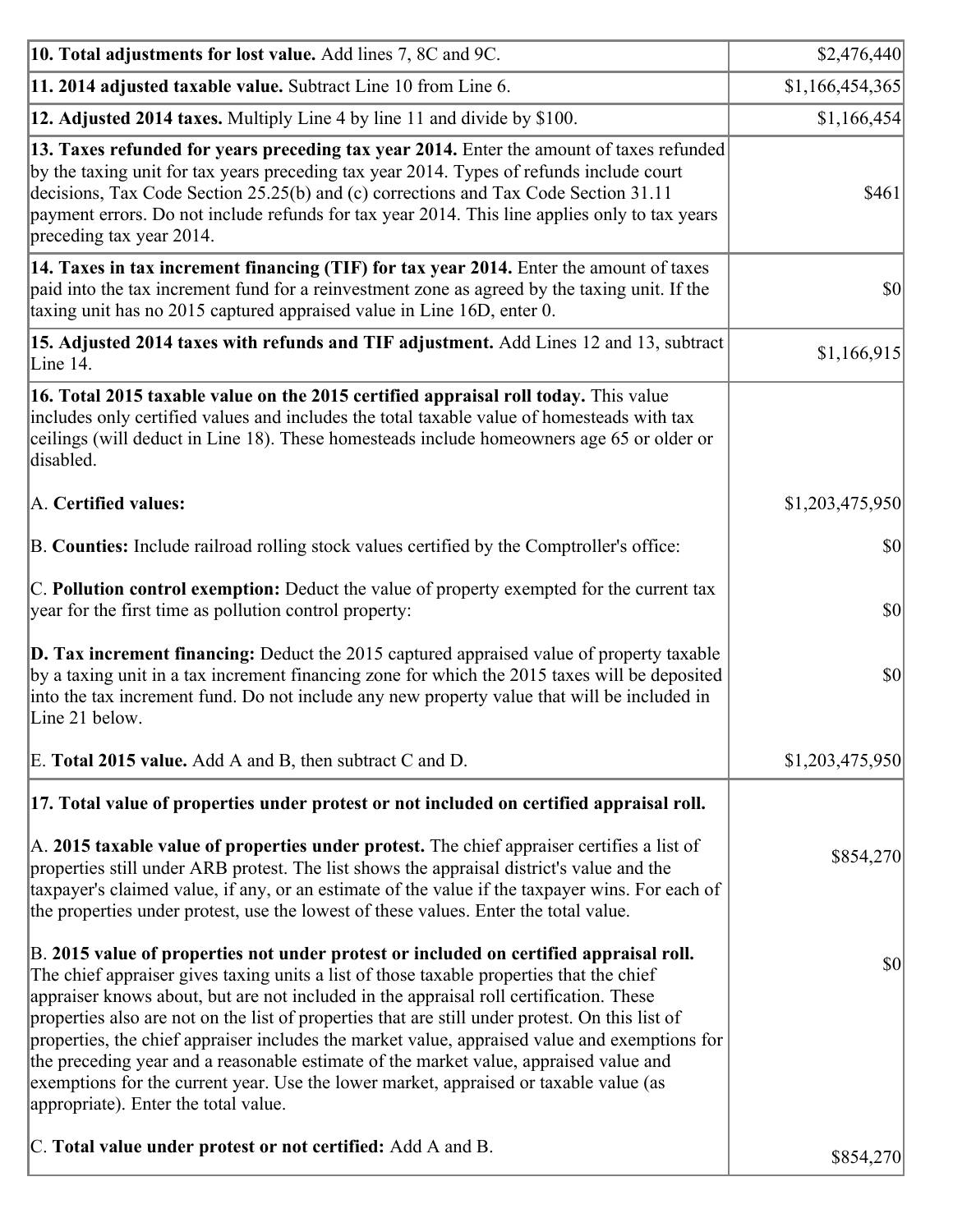| 18. 2015 tax ceilings. Counties, cities and junior colleges enter 2015 total taxable value of<br>homesteads with tax ceilings. These include the homesteads of homeowners age 65 or older<br>or disabled. Other taxing units enter 0. If your taxing units adopted the tax ceiling provision<br>in 2014 or a prior year for homeowners age 65 or older or disabled, use this step.                                                                                                                                                                                                                                                 | <b>\$0</b>        |
|------------------------------------------------------------------------------------------------------------------------------------------------------------------------------------------------------------------------------------------------------------------------------------------------------------------------------------------------------------------------------------------------------------------------------------------------------------------------------------------------------------------------------------------------------------------------------------------------------------------------------------|-------------------|
| 19. 2015 total taxable value. Add Lines 16E and 17C. Subtract Line 18.                                                                                                                                                                                                                                                                                                                                                                                                                                                                                                                                                             | \$1,204,330,220   |
| 20. Total 2015 taxable value of properties in territory annexed after Jan. 1, 2014.<br>Include both real and personal property. Enter the 2015 value of property in territory<br>annexed.                                                                                                                                                                                                                                                                                                                                                                                                                                          | <b>\$0</b>        |
| 21. Total 2015 taxable value of new improvements and new personal property located<br>in new improvements. New means the item was not on the appraisal roll in 2014. An<br>improvement is a building, structure, fixture or fence erected on or affixed to land. New<br>additions to existing improvements may be included if the appraised value can be<br>determined. New personal property in a new improvement must have been brought into the<br>taxing unit after Jan. 1, 2014, and be located in a new improvement. New improvements <b>do</b><br>include property on which a tax abatement agreement has expired for 2015. | \$38,999,610      |
| $ 22.$ Total adjustments to the 2015 taxable value. Add Lines 20 and 21.                                                                                                                                                                                                                                                                                                                                                                                                                                                                                                                                                           | \$38,999,610      |
| <b>23. 2015 adjusted taxable value.</b> Subtract Line 22 from Line 19.                                                                                                                                                                                                                                                                                                                                                                                                                                                                                                                                                             | \$1,165,330,610   |
| 24. 2015 effective tax rate. Divide Line 15 by Line 23 and multiply by $$100$ .                                                                                                                                                                                                                                                                                                                                                                                                                                                                                                                                                    | $$0.100135/\$100$ |
| <b>25. COUNTIES ONLY.</b> Add together the effective tax rates for each type of tax the county<br>levies. The total is the 2015 county effective tax rate.                                                                                                                                                                                                                                                                                                                                                                                                                                                                         |                   |

A county, city or hospital district that adopted the additional sales tax in November 2014 or in May 2015 must adjust its effective tax rate. The Additional Sales Tax Rate Worksheet sets out this adjustment. Do not forget to complete the Additional Sales Tax Rate Worksheet if the taxing unit adopted the additional sales tax on these dates.

<sup>1</sup>Tex. Tax Code Section  $26.012(14)$ <sup>2</sup>Tex. Tax Code Section  $26.012(14)$  $3$ Tex. Tax Code Section 26.012(13)  ${}^{4}$ Tex. Tax Code Section 26.012(15) <sup>5</sup>Tex. Tax Code Section 26.012(15)  ${}^{6}$ Tex. Tax Code Section 26.012(15)  $7$ Tex. Tax Code Section 26.012(13)  ${}^{8}$ Tex. Tax Code Section 26.03(c)  $^{9}$ Tex. Tax Code Section 26.012(13)  $10$ Tex. Tax Code Section 26.012(15) <sup>11</sup>Tex. Tax Code Section  $26.03(c)$  ${}^{12}$ Tex. Tax Code Section 26.01(c) <sup>13</sup>Tex. Tax Code Section 26.04 and 26.041 <sup>14</sup>Tex. Tax Code Section 26.04 and 26.041 <sup>15</sup>Tex. Tax Code Section  $26.012(6)$  $16$ Tex. Tax Code Section 26.012(17) <sup>17</sup>Tex. Tax Code Section 26.012(17) <sup>18</sup>Tex. Tax Code Section  $26.04(c)$  $19$ Tex. Tax Code Section 26.04(d)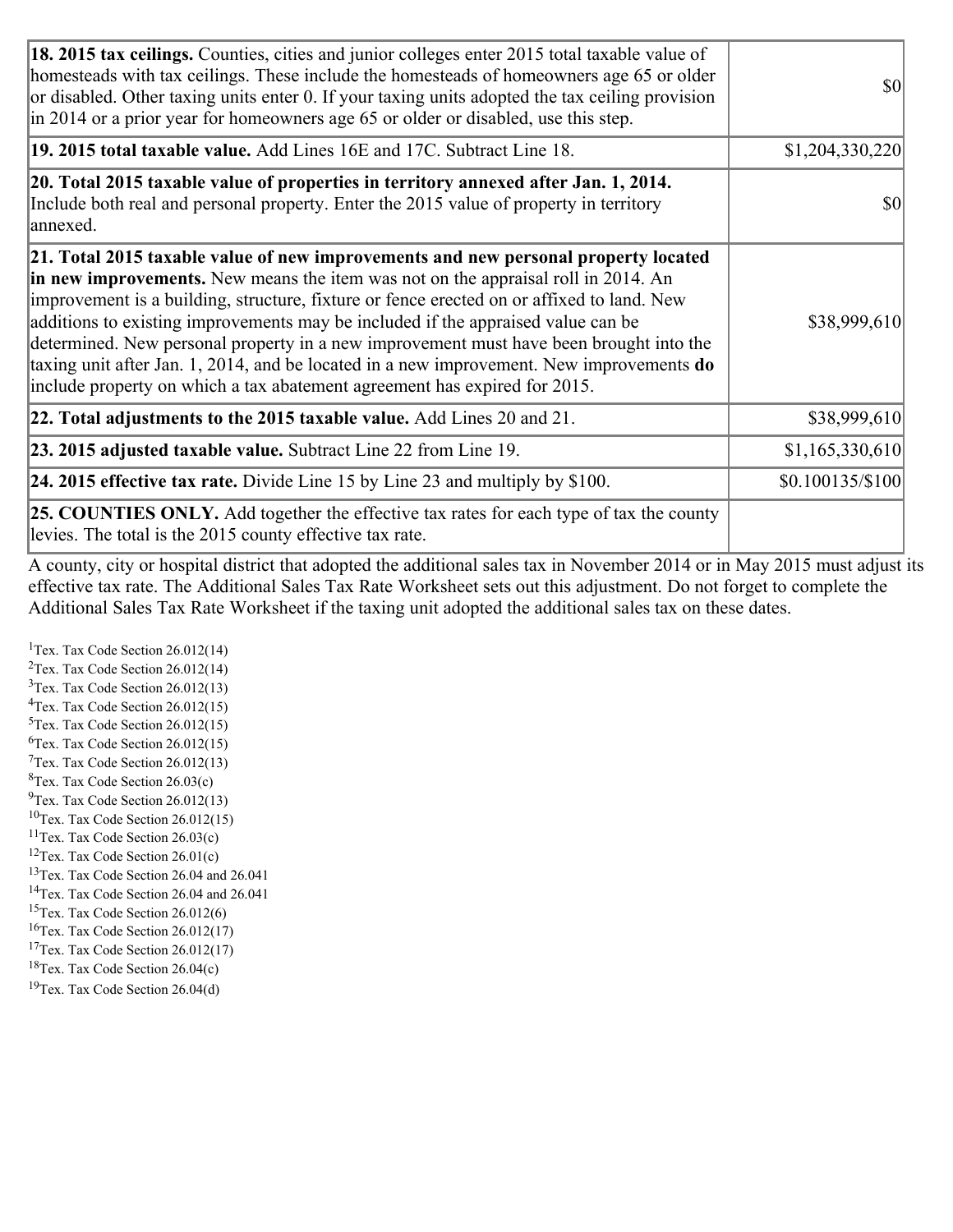## **2015 Rollback Tax Rate Worksheet HARDIN COUNTY ESD#2-LUMBERTON**

Date: 10/01/2019

| 26. 2014 maintenance and operations (M&O) tax rate.                                                                                                                                                                                                                                                                                                                                                                                                                                                                                                                                                                                                                     | \$0.100000/\$100 |
|-------------------------------------------------------------------------------------------------------------------------------------------------------------------------------------------------------------------------------------------------------------------------------------------------------------------------------------------------------------------------------------------------------------------------------------------------------------------------------------------------------------------------------------------------------------------------------------------------------------------------------------------------------------------------|------------------|
| $27.2014$ adjusted taxable value. Enter the amount from Line 11.                                                                                                                                                                                                                                                                                                                                                                                                                                                                                                                                                                                                        | \$1,166,454,365  |
| 28. 2014 M&O taxes.                                                                                                                                                                                                                                                                                                                                                                                                                                                                                                                                                                                                                                                     |                  |
|                                                                                                                                                                                                                                                                                                                                                                                                                                                                                                                                                                                                                                                                         |                  |
| A. Multiply Line 26 by Line 27 and divide by \$100.                                                                                                                                                                                                                                                                                                                                                                                                                                                                                                                                                                                                                     | \$1,166,454      |
| B. Cities, counties and hospital districts with additional sales tax: Amount of additional<br>sales tax collected and spent on M&O expenses in 2014. Enter amount from full year's sales<br>tax revenue spent for M&O in 2014 fiscal year, if any. Other taxing units enter 0. Counties<br>exclude any amount that was spent for economic development grants from the amount of<br>sales tax spent.                                                                                                                                                                                                                                                                     | $ 10\rangle$     |
| C. Counties: Enter the amount for the state criminal justice mandate. If second or later year,<br>the amount is for increased cost above last year's amount. Other taxing units enter 0.                                                                                                                                                                                                                                                                                                                                                                                                                                                                                | $ 10\rangle$     |
| D. Transferring function: If discontinuing all of a department, function or activity and<br>transferring it to another taxing unit by written contract, enter the amount spent by the taxing<br>unit discontinuing the function in the 12 months preceding the month of this calculation. If<br>the taxing unit did not operate this function for this 12-month period, use the amount spent<br>in the last full fiscal year in which the taxing unit operated the function. The taxing unit<br>discontinuing the function will subtract this amount in H below. The taxing unit receiving<br>the function will add this amount in H below. Other taxing units enter 0. | $ 10\rangle$     |
| E. Taxes refunded for years preceding tax year 2014: Enter the amount of M&O taxes<br>refunded in the preceding year for taxes before that year. Types of refunds include court<br>decisions, Tax Code Section 25.25(b) and (c) corrections and Tax Code Section 31.11<br>payment errors. Do not include refunds for tax year 2014. This line applies only to tax years<br>preceding tax year 2014.                                                                                                                                                                                                                                                                     | $ 10\rangle$     |
| F. Enhanced indigent health care expenditures: Enter the increased amount for the<br>current year's enhanced indigent health care expenditures above the preceding tax year's<br>enhanced indigent health care expenditures, less any state assistance.                                                                                                                                                                                                                                                                                                                                                                                                                 | <b>\$0</b>       |
| G. Taxes in TIF: Enter the amount of taxes paid into the tax increment fund for a<br>reinvestment zone as agreed by the taxing unit. If the taxing unit has no 2015 captured<br>appraised value in Line 16D, enter 0.                                                                                                                                                                                                                                                                                                                                                                                                                                                   | $ 10\rangle$     |
| <b>H. Adjusted M&amp;O Taxes.</b> Add A, B, C, E and F. For unit with D, subtract if discontinuing<br>function and add if receiving function. Subtract G.                                                                                                                                                                                                                                                                                                                                                                                                                                                                                                               | \$1,166,454      |
| 29. 2015 adjusted taxable value. Enter Line 23 from the Effective Tax Rate Worksheet.                                                                                                                                                                                                                                                                                                                                                                                                                                                                                                                                                                                   | \$1,165,330,610  |
| 30. 2015 effective maintenance and operations rate. Divide Line 28H by Line 29 and<br>multiply by \$100.                                                                                                                                                                                                                                                                                                                                                                                                                                                                                                                                                                | \$0.100096/\$100 |
| 31. 2015 rollback maintenance and operation rate. Multiply Line 30 by 1.08.                                                                                                                                                                                                                                                                                                                                                                                                                                                                                                                                                                                             | \$0.108103/\$100 |